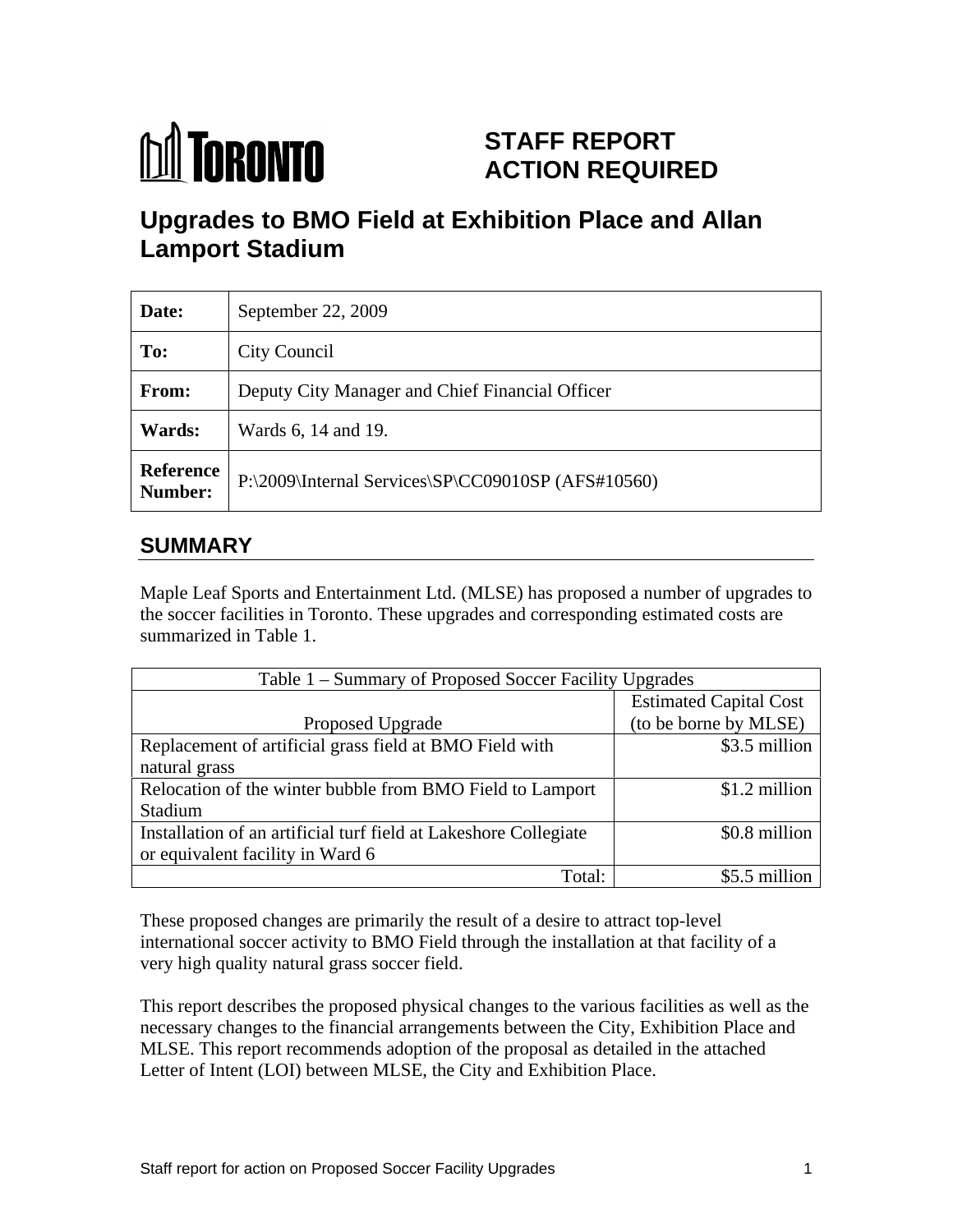## **RECOMMENDATIONS**

The Deputy City Manager and Chief Financial Officer recommends that:

- 1. Council approve the Letter of Intent (LOI) between the City of Toronto, The Board of Governors of Exhibition Place (the "Board"), and Maple Leaf Sports and Entertainment Ltd. ("MLSE") attached as Appendix "A", and give the authority to enter into the following agreements:
	- (a) Amending Agreements between MLSE, the City and the Board to amend the Management Agreement (between MLSE, the City and the Board with respect to BMO Field) and Team Licence and User Agreement (between MLSE and the Board with respect to BMO Field) substantially on the terms and conditions outlined in Sections A and D of the LOI and such other terms and conditions as required by the Deputy City Manager & Chief Financial Officer, the Chief Executive Officer of Exhibition Place and the City Solicitor;
	- (b) A Licence Agreement between MLSE and the City for the upgrade and use of Allan Lamport Stadium substantially on the terms and conditions outlined in Sections B and D of the LOI and such other terms and conditions as required by the Deputy City Manager & Chief Financial Officer, the General Manager of Parks, Forestry & Recreation and the City Solicitor;
	- (c) An Agreement between the City, MLSE and TDSB (if required) for the upgrade and use by the City of sports facilities at Lakeshore Collegiate (or such other City or TDSB property located in Ward 6) substantially on the terms and conditions outlined in Sections C and D of the LOI and such other terms and conditions as required by the Deputy City Manager & Chief Financial Officer, the General Manager of Parks, Forestry & Recreation and the City Solicitor; and
	- (d) An Agreement between the City, the Province of Ontario and Government of Canada to amend the Contribution Agreement for the Soccer Stadium at Exhibition Place substantially on the terms and conditions outlined in section 8 of the LOI and such other terms and conditions as required by the Deputy City Manager & Chief Financial Officer and the City Solicitor.
- 2. The approval of City Council be expressly subject to receipt of approval from the TDSB (if required), the Province of Ontario and the Government of Canada and in the event that these preconditions are not satisfied and are not waived, the parties to the LOI shall each have a right to terminate the LOI in which event, the parties shall remain responsible for their own costs incurred to the date of termination.
- 3. Council approve the establishing of an obligatory reserve fund, called the "Allan Lamport Stadium Maintenance Reserve Fund" to provide a source of funding for capital maintenance to the winter bubble and the field turf at Allan Lamport Stadium, with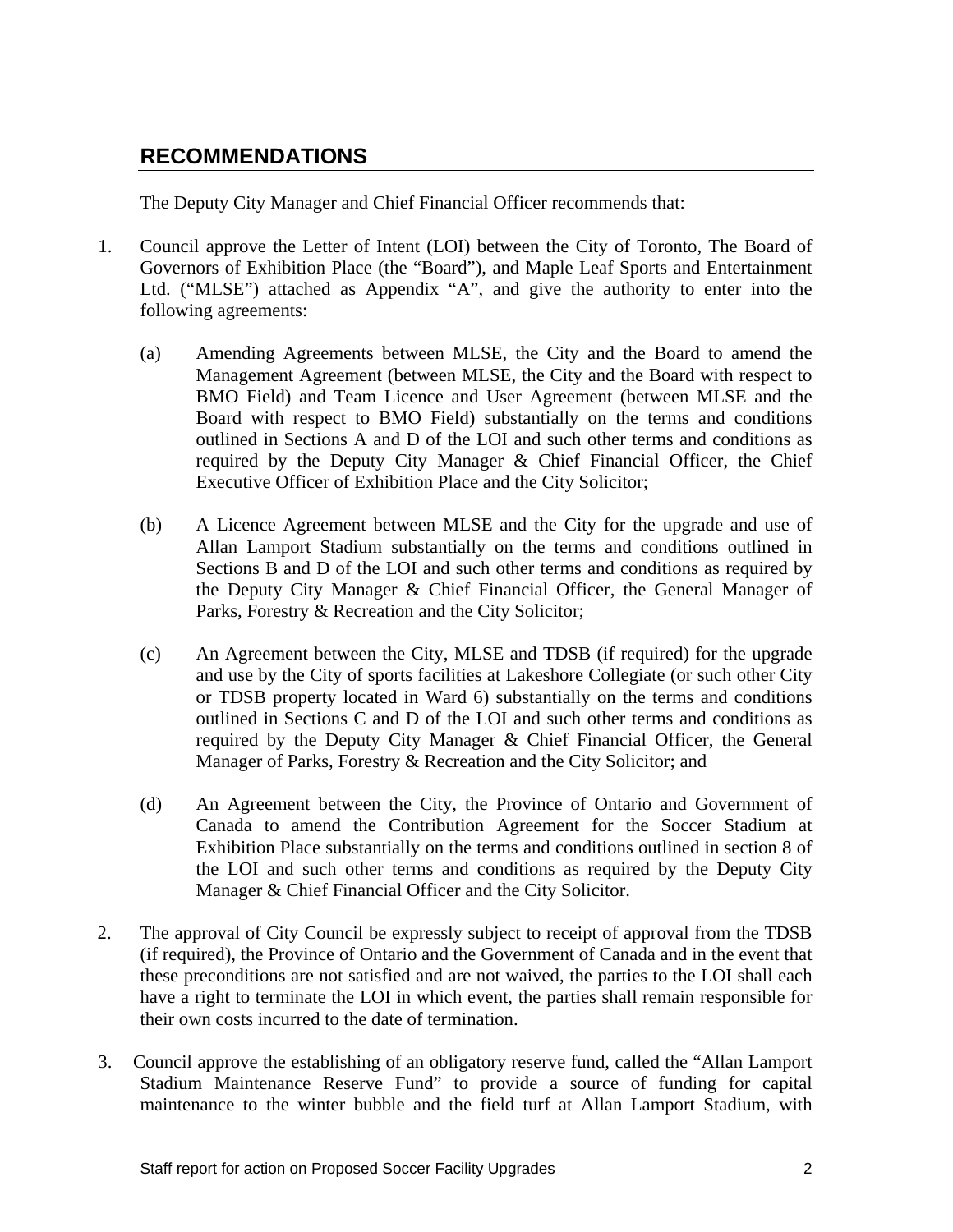criteria as outlined in Appendix 'C', and Municipal Code Chapter 227 (Reserves and Reserve Funds) be amended by adding the Allan Lamport Stadium Maintenance Reserve Fund to Schedule #14 – State of Good Repair Obligatory Reserve Funds.

- 4. Council declare the upgraded Allan Lamport Stadium to be a municipal capital facility for the purposes of the municipality and public use pursuant to section 252 of the City of Toronto Act, 2006, and pass a by-law to authorize the entering into of an agreement for the provision of the facility, and request the City Clerk to give notice of the municipal capital facility by-law as required under the City of Toronto Act, 2006.
- 5. The LOI also be amended as recommended by the Board to provide that:
	- (a) there is no intent that amendments proposed in the LOI will amend or have any effect on the terms and conditions set out in either the Management Agreement or the Team Licence and User Agreement that provide an opportunity to expand the Soccer Stadium (BMO Field) to allow for professional football at the Stadium; and
	- (b) the City may, at its sole option, include in its review under section 5(d) of the LOI the potential use of Allan Lamport Stadium as a site for professional football, subject to satisfying any requirements for continuing community use.
- 6. The appropriate City Officials be authorized and directed to take the necessary action to give effect thereto, and that leave be granted for the introduction of any necessary bills in Council to give effect thereto.

#### **Financial Impact**

MLSE has agreed to pay for the capital costs of the proposed upgrades shown in Table 1 above. In addition, MLSE has agreed to a number of changes to the financial and operational arrangements between MLSE and the City/Exhibition Place. These changes are intended to protect Exhibition Place and the City from any additional financial exposure as a result of the proposed upgrades.

The principal operational change will be MLSE's management of winter operations of Lamport Stadium (currently Lamport Stadium is not used in the winter) after the winter bubble is relocated there from BMO Field. MLSE will use the annual net revenues from winter Lamport Stadium operations as follows:

- 1. First \$112,000 to be redirected to BMO Field budget to make up for winter community use revenues lost as a result of relocating the bubble.
- 2. Next \$70,000 to be redirected to the Exhibition Place budget to make up for parking revenues lost as a result of the bubble relocation.
- 3. Remaining net revenues to be split 50/50 between MLSE and the City.

If, in any year, there are insufficient net revenues for No.1 and No. 2 above, MLSE will make up the shortfall from its own funds (therefore, guaranteeing that the above amounts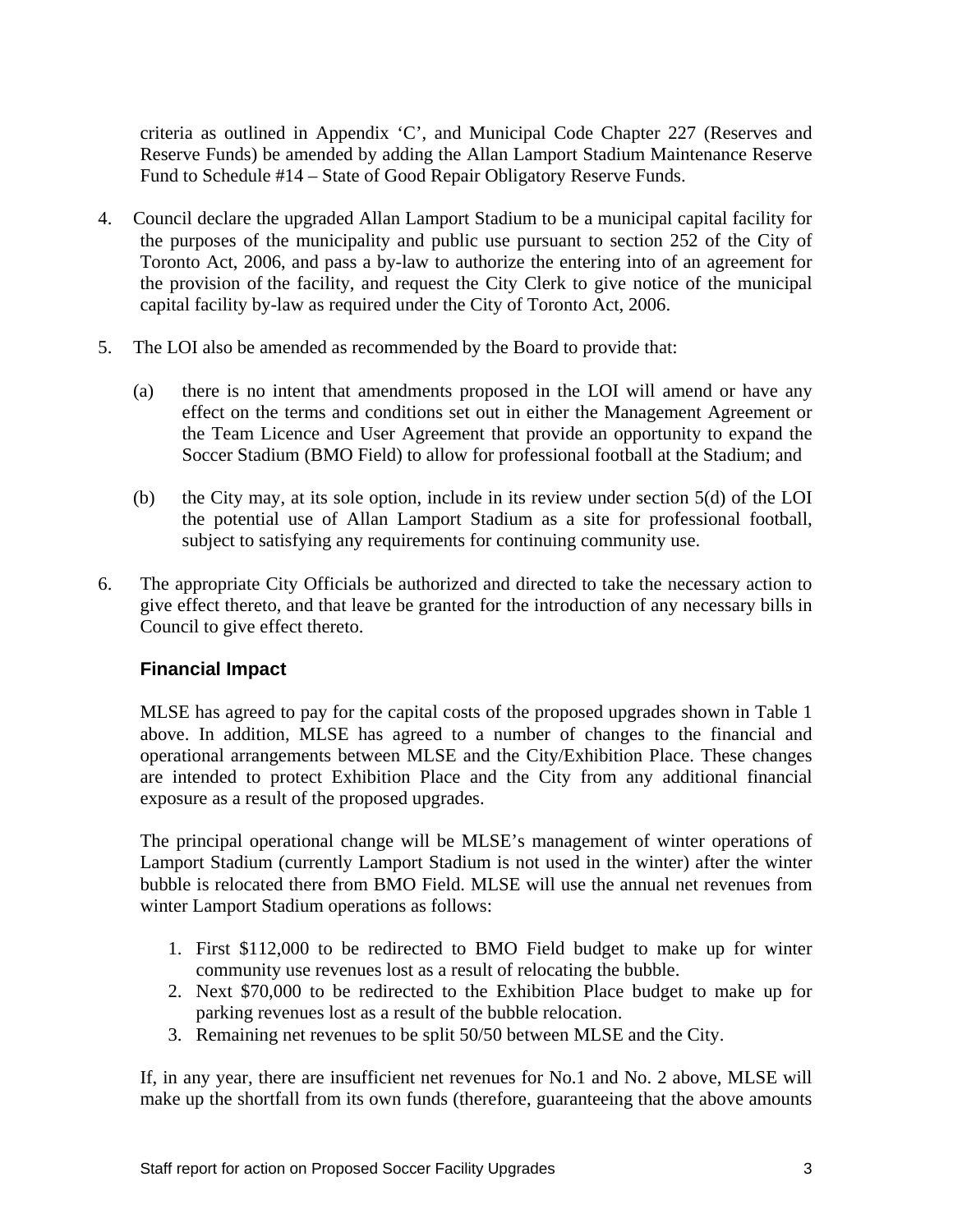are made available to the BMO Field and Exhibition Place budgets). MLSE will also pay \$50,000 annually to the City, which will be placed in a reserve fund for the maintenance of the winter bubble and the artificial turf at Lamport Stadium.

MLSE will make a further payment to the BMO Field budget to offset the additional annual cost of maintaining a grass field rather than artificial turf. This payment is estimated to be approximately \$100,000 in 2010.

The foregoing provisions are intended to firstly ensure that the City/Exhibition Place are no worse off financially than under the existing arrangements and secondly to provide the City/Exhibition Place with potentially higher financial returns as a result of the proposed upgrades.

#### **DECISION HISTORY**

At its meeting of October 26, 27, 28 and 31, 2005, City Council adopted the recommendations within Report No. 9 of the Policy and Finance Committee. In accordance with the Council authority, Exhibition Place, the City and MLSE entered into agreements for the construction and operation of BMO Field at Exhibition Place.

The Chief Executive Officer for the Board and the General Manager of Parks, Forestry & Recreation submitted a report to the September 11, 2009 meeting of the Board which recommended the adoption of a Letter of Intent between the City, Exhibition Place and MLSE for proposed upgrades to BMO Field and Allan Lamport Stadium. The Board adopted the joint report with the following recommended amendments to the LOI:

- (i) That there is no intent that amendments proposed in the LOI will amend or have any effect on the terms and conditions set out in either the Management Agreement or the Team Licence and User Agreement that provide an opportunity to expand the Soccer Stadium (BMO Field) to allow for professional football at the Stadium; and
- (ii) That section 5(d) of the LOI be revised to include a provision to allow the City to, at its sole option, include in its review the potential use of Allan Lamport Stadium as a site for professional football, subject to satisfying any requirements for continuing community use.

These amendments were proposed at the Board in order to make clear that nothing in the proposed LOI respecting BMO Field would have an adverse effect upon the terms currently permitting the expansion and use of the Soccer Stadium by the Toronto Argonauts, and also to ensure that the City would have flexibility in respect of the future use of Allan Lamport Stadium to allow it to be used for professional football. MLSE has agreed to these amendments to the LOI and they are therefore included as recommendations in this report.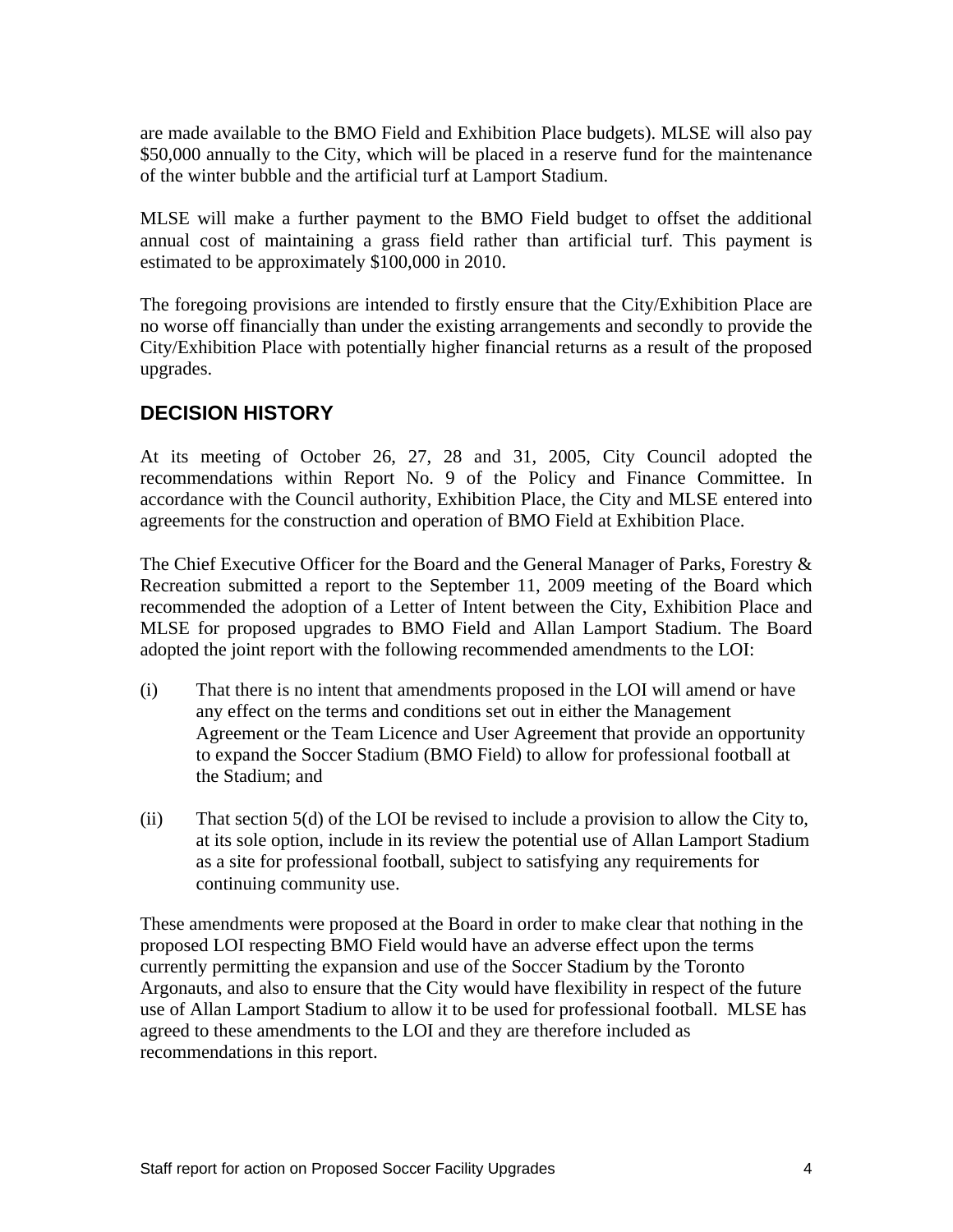A copy of the report from the Chief Executive Officer for the Board and the General Manager of Parks, Forestry & Recreation report (dated September 11, 2009) is included as Attachment 1 of this report.

### **ISSUE BACKGROUND**

Since the opening of the BMO Field in 2007, attendance at Toronto FC games has exceeded the original projections. In addition, the stadium has been successful in attracting a number of other significant events.

However, major international teams have expressed a strong preference for playing on a natural grass field instead of on the artificial turf field which currently exists at BMO Field. MLSE has indicated that BMO Field could attract a larger number of matches involving these international teams if a high quality natural grass field was installed. According to MLSE, the current artificial turf at BMO Field requires replacement so this is an opportune time to switch to a grass field.

A natural grass field could not, however, be maintained under the current winter bubble so a change to natural grass would require relocation of the bubble to a field with artificial turf. Therefore, MLSE has proposed that the bubble be relocated to Lamport Stadium, where a new artificial Field Turf surface was installed in 2008.

In order to provide for an increase in the availability of soccer facilities for community use, MLSE has also offered to install a new artificial turf field at Lakeshore Collegiate. The proposal to install this field at Lakeshore Collegiate would be contingent on reaching a suitable agreement with the Toronto and District School Board to allow for management of this field by City Parks & Recreation staff for summer soccer use. In the event that a suitable agreement cannot be reached, the proposed sport upgrade would be installed at a Ward 6 community park or TDSB site chosen in consultation with the local Councillor.

As discussed above, MLSE has agreed to fund the capital costs of the proposed changes and upgrades. They have also agreed to revised operational and financial arrangements in order to protect the City/Exhibition Place from any adverse financial impact arising from the proposed changes.

#### **COMMENTS**

As detailed in Appendix 'B', the local community has made intensive use of BMO Field (4,895 hours in 2008). The proposed measures should result in improved community access to high-quality soccer facilities. The relocation of the winter bubble to Lamport Stadium will provide for a suitable alternative venue for winter community soccer use and the installation of an artificial turf field at Lakeshore Collegiate (or similar Ward 6 facility) will increase the availability of high-quality facilities for summer community use.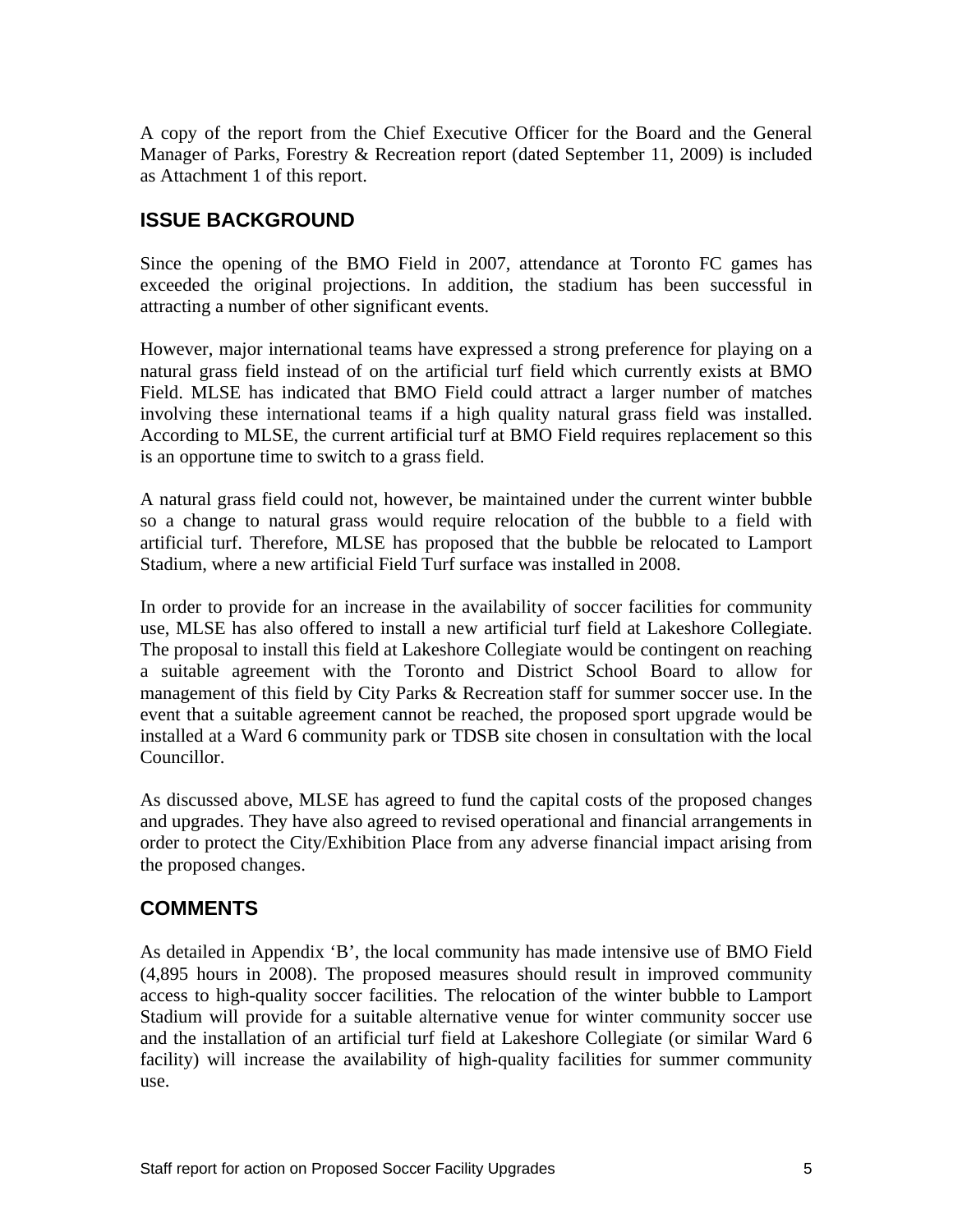MLSE's contributions towards offsetting additional operating costs at BMO Field, along with the redirection of winter net revenues from Lamport Stadium, should prevent the proposed changes from negatively impacting the net revenues that Exhibition Place currently derives from its 50% share of BMO Field net revenues.

If the installation of a new grass field is successful in attracting major international teams to matches at BMO Field, Exhibition Place will benefit financially through its share of BMO Field net revenues and through additional parking revenues.

The relocation of the winter bubble will result in additional capital maintenance responsibilities for the City. With respect to the future replacement of the Field Turf and the Bubble at Lamport, it is estimated that the existing field Turf (installed in 2008 at Lamport) will have to be replaced in 2016 at a cost of \$500,000 and the bubble (purchased in 2007 for BMO Field) will have to be replaced in 2026 at approximately \$800,000. Accordingly, a guaranteed contribution of \$50,000 annually by MLSE to the Lamport Capital Reserve Fund should result in sufficient funds to pay for 50% of the currently estimated cost of these replacements as they are required.

Municipal Capital Facility

Given the public-private nature of the proposal project, the City Solicitor has advised that it is appropriate that City Council declare the Lamport facility as a municipal capital facility for the purposes of the municipality and public use and pass a by-law to authorize an agreement for the facility and provision of the winter bubble to the Parks, Forestry and Recreation Department of the City of Toronto.

#### **CONTACT**

Brenda Patterson Joe Farag General Manager **Director** Director Parks, Forestry and Recreation Special Projects Tel: 416-392-8182 Tel: 416-392-8108 Fax: 416-392-8565 Fax: 416-397-4465 jpatter2@toronto.ca jfarag@toronto.ca

Cam Weldon Deputy City Manager and Chief Financial Officer

 $\overline{\phantom{a}}$  , we can assume that the contract of  $\overline{\phantom{a}}$  , we can assume that the contract of  $\overline{\phantom{a}}$